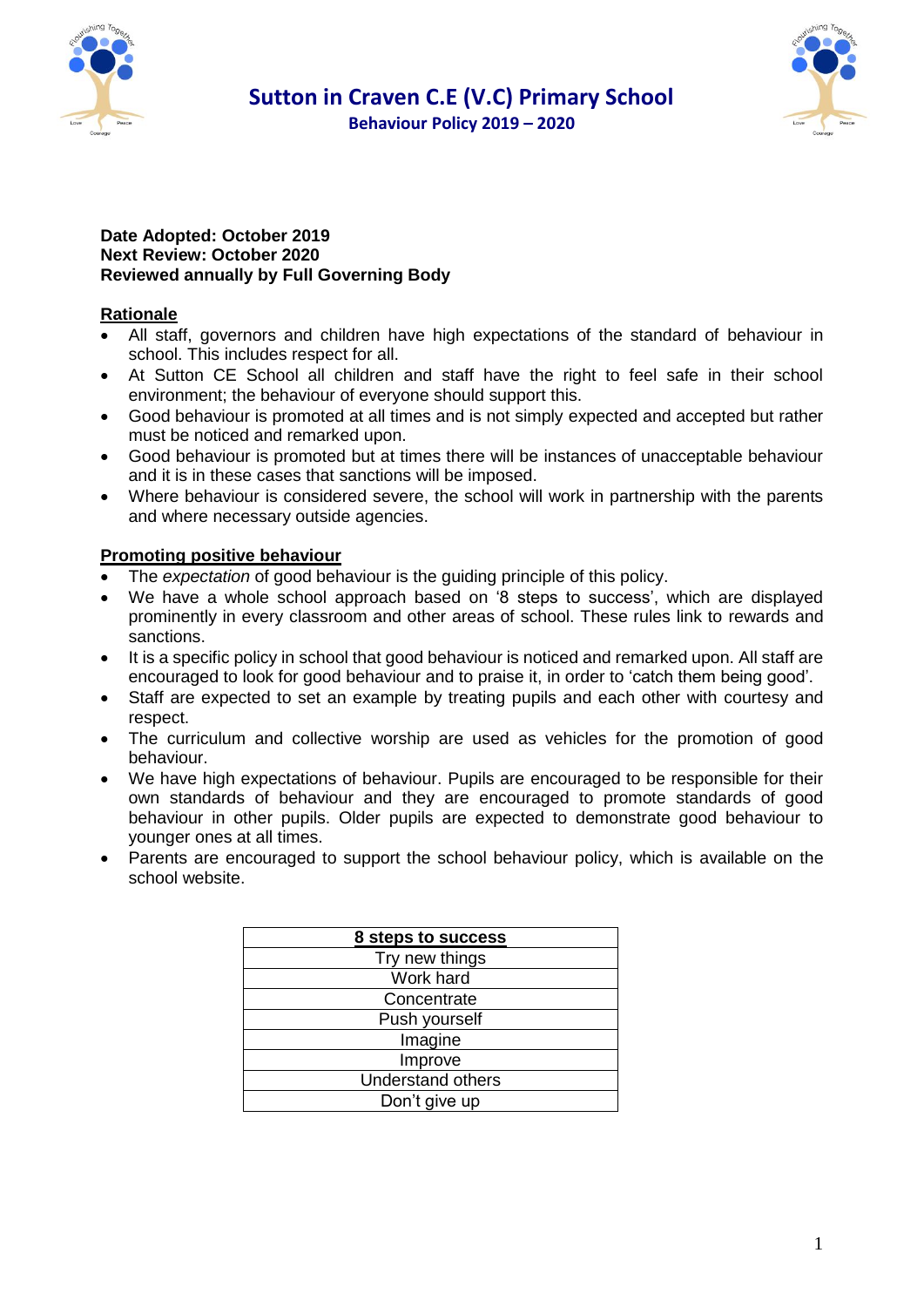



# **Use of Team Points**

- School 'teams' are named after local landmarks: Pinnacle, Clough, Tower, Park.
- Each team has an associated colour; red, blue, yellow, green. Children collect team points/counters to put in their classroom team points collector.
- Team points/counters are given for positive behaviour and effort in learning; they will be linked explicitly to our '8 steps to success' and it should be made explicit to the child when they are given as to what the team point/counter is being given for.
- 'Year 6 Team Captains' will then count up all the counters for the teams and announce how many they have during the awards assembly. The winning team with the most team points/counters each week will then be recognised by the awarding of the school 'Team points Cup' and the scores will be recorded on a display in the hall.
- Each term the team whose accrued score is the highest will be rewarded with chocolate biscuits and juice. The year 6 Team Captain will choose which biscuits / snacks will be provided for their school team.
- All adults in school will have access to the team points/counters which they can give out to any child whenever they feel this is appropriate.

#### **Celebration certificates**

- Certificates are awarded to the children in Friday Awards assembly for positive attitudes towards learning and behaviour.
- Photographs of the award winners will be displayed for one week in the school hall.
- All children who are awarded a certificate will have juice and biscuits with the Head teacher.

#### **Use of class behaviour charts**

- Behaviour charts will be displayed prominently in all classrooms. Each chart will have green, yellow and red traffic lights, relating to children's behaviour, with moveable children's names on. (See Appenidx 1)
- All children start each new day 'green'.
- At the end of each day the children will be awarded 1 team point each if they finish the day on 'green'.
- At the end of each half term, the children who have ended every day on 'green' will receive a good to be green award.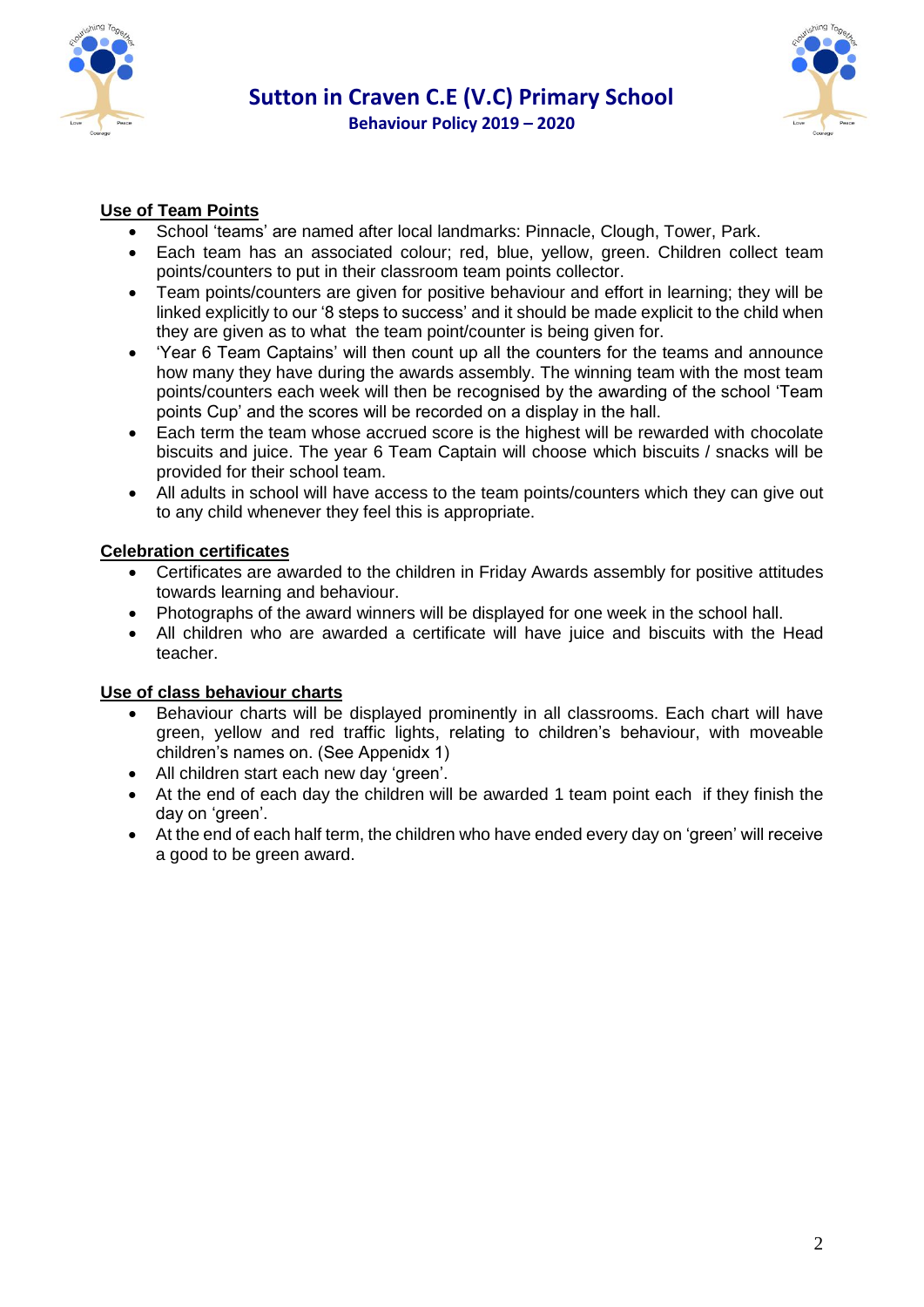



# **Responding to unacceptable behaviour**

The following behaviours are those which will be considered as more serious by the school.

|           | Instant 'Red'                        |
|-----------|--------------------------------------|
| $\bullet$ | Hurt other people on purpose         |
|           | Answer back to adults in a rude way. |
|           | Damage property on purpose           |
|           | Use rude language or gestures        |
|           | Walk away when being spoken to by an |
|           | adult                                |

#### Use of class behaviour charts

- Following an explicit verbal warning ("This is your first warning for…") children can potentially move down the chart onto 'amber' if the unacceptable behaviour/effort continues. If the child then continues through the day with their poor behaviour / effort they can potentially be moved onto 'red' following a further interim warning.
- Children who commit an 'instant red' will receive **no warning** and will instantly move to 'red'. These children will miss all of the next lunchtime. During this time they will be sat outside the Headteacher's office and will reflect on their behaviour. (age appropriate work provided by the teacher) In the Headteacher's absence, the most senior member of staff will ensure this is carried out through supervision from someone else.
- Children who have gone onto amber may redeem themselves through positive behaviour/effort throughout the rest of the day and move back onto green. In these instances, no reporting to parents will take place, unless teachers deem this appropriate, parents specifically ask or if an 'instant red' has been committed.
- Any child who has been on 'red' and has *remained* on red for the rest of the day or who has committed an 'instant red' will have their parents informed at the end of that day by their class teacher. If no parent is collecting the child from school, a phone call will be made to the parent.
- Any child who finds themselves on 'amber or red' at the end of the day will have this logged on a class list.

#### **Sanctions**

- Pupils and staff members should have a clear understanding of which sanctions will be used for inappropriate behaviour. Teachers are expected to use a degree of professional judgement in deciding if and when to impose a sanction and the severity of that sanction. This reflects that fact that all children and all situations are unique.
- Children will be treated fairly and equally, with their 'version' of events always being listened to regardless of first appearances or the views of other children.
- **No 'blanket'** sanctions will be given by any member of staff; all sanctions should always be specifically related to each child's *individual* behaviour.
- If parents need speaking to regarding any incidents of poor behaviour, in the first instance, teachers will hold these conversations.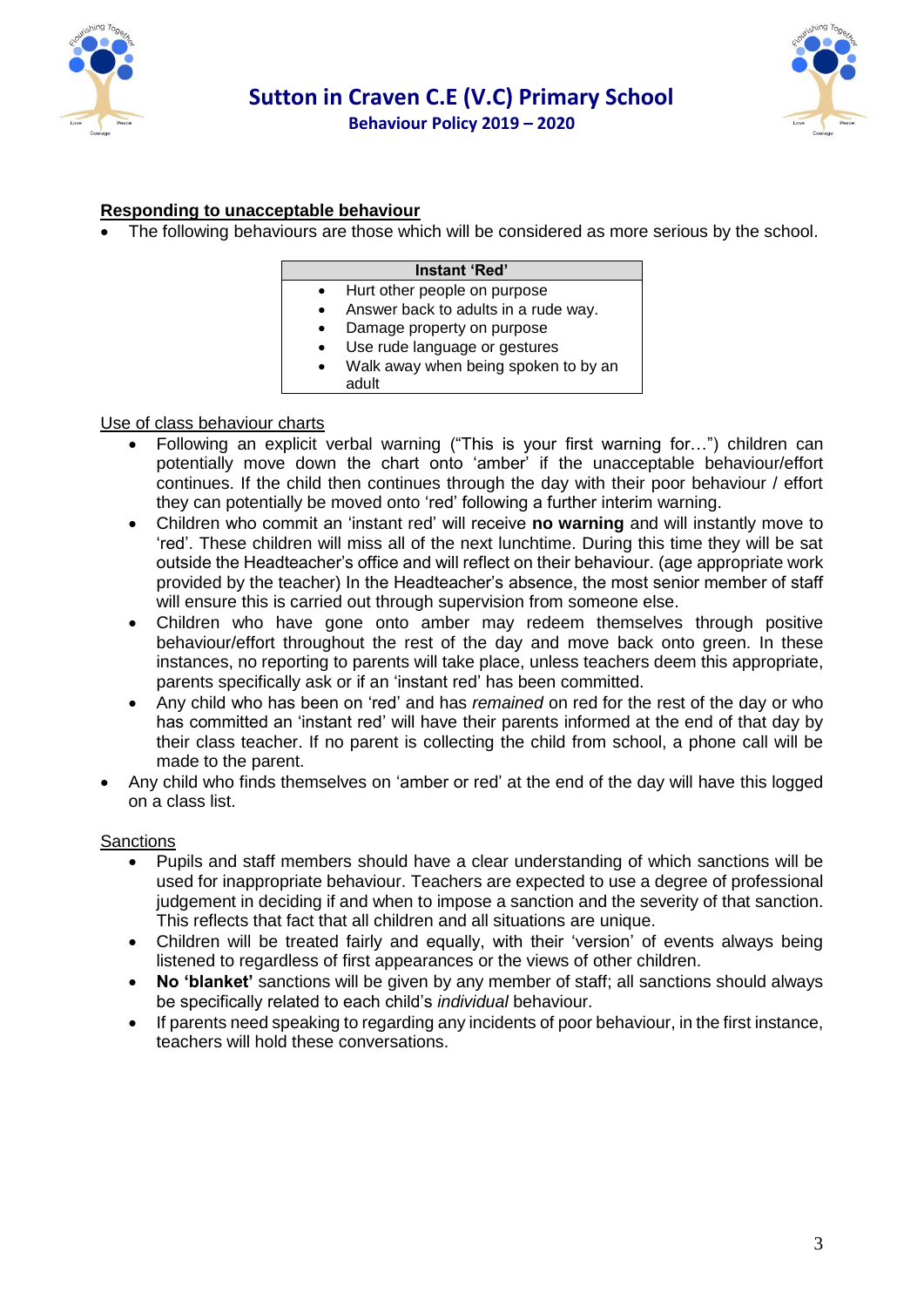



# **Sutton in Craven C.E (V.C) Primary School Behaviour Policy 2019 – 2020**

#### Exclusion

- The ultimate sanction is exclusion. The decision to exclude temporarily (less than 5 school days) is taken by the Headteacher in most circumstances, in order for the school to review current provision for the child and adapt this if necessary. In accordance with statutory guidance, it is not seen as or used as a sanction in its own right. Permanent exclusion is undertaken in extreme circumstances, in accordance with **Department for Education**  Guidelines.
- Exclusion is made in agreement with the Governing Body should an exclusion be permanent or fixed-term for longer than 5 school days.

#### **Dinnertimes**

- Each class has a 'dinnertime book', which resides in Bobbins classroom. This book will be completed each day by Midday Supervisors between 1.00-1.15pm, following dinner play. Only Instant reds need to be recorded and severe injuries (all children with injuries will need to have a form.)
- Any child deemed to have done an INSTANT RED will be sent inside for the remainder of lunch time and written in the book.
- The book will then be handed over to class teachers for them to decide how any instances of unacceptable behaviour will be dealt with. In this way no verbal feedback will be required from Midday Supervisors and no afternoon learning time lost as a result.
- 'Playground Buddies' are appointed each year and support children in their play and wellbeing at dinnertimes. Two Playground Buddies each day perform this role. These children will be permitted one team point each daily to give to a child of their choosing for positive dinnertime choices. These will be written by the children in the Midday Supervisors lunchtime books so a record can be kept.
- Children who have stayed on green at lunchtime all week will be mentioned and rewarded with a team points in their class.

#### **Bobbins**

- The Traffic Light system will be used, as in classes. However the Bobbins rewards and sanctions system will stand separately from those used in the classrooms i.e. behaviour management within Bobbins in the morning will not impact on the classroom 'Traffic Light chart' and conversely, classroom Traffic Light and behaviour management will not impact on Bobbins after school club. This is to ensure that those children with working parents whose children attend Bobbins are not unfairly penalised.
- Each Bobbins session starts with each child on 'the green, regardless of classroom behaviour choices and / or previous Bobbins sessions.
- Children will work towards earning 'Bobbins Buttons' which will be awarded each session in a similar manner to team points: Each child that ends on green at the end of their session will put a button in the jar. If all children have achieved green at the end of the night, 10 buttons will be rewarded. Once the Bobbins children have collected 100 buttons they receive a Bobbins reward.

#### **Bullying and prejudicial behaviour**

 Bullying in our school is extremely rare and is dealt with robustly. Any instances of bullying will result instantly in moving onto red.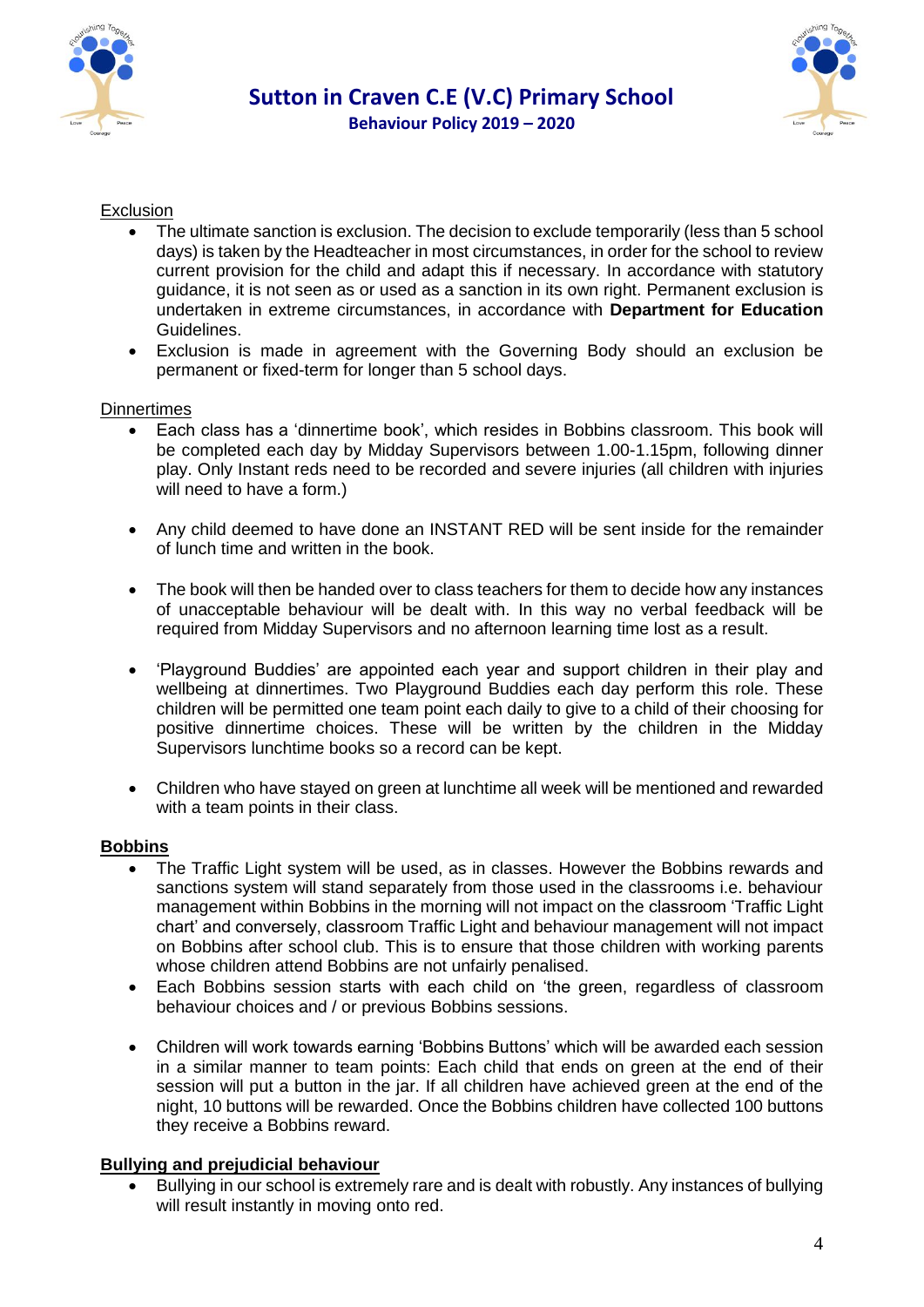



# **Sutton in Craven C.E (V.C) Primary School Behaviour Policy 2019 – 2020**

- Prejudicial behaviour e.g. racist remarks will also be dealt with in accordance with the above approach.
- See also school anti-bullying policy.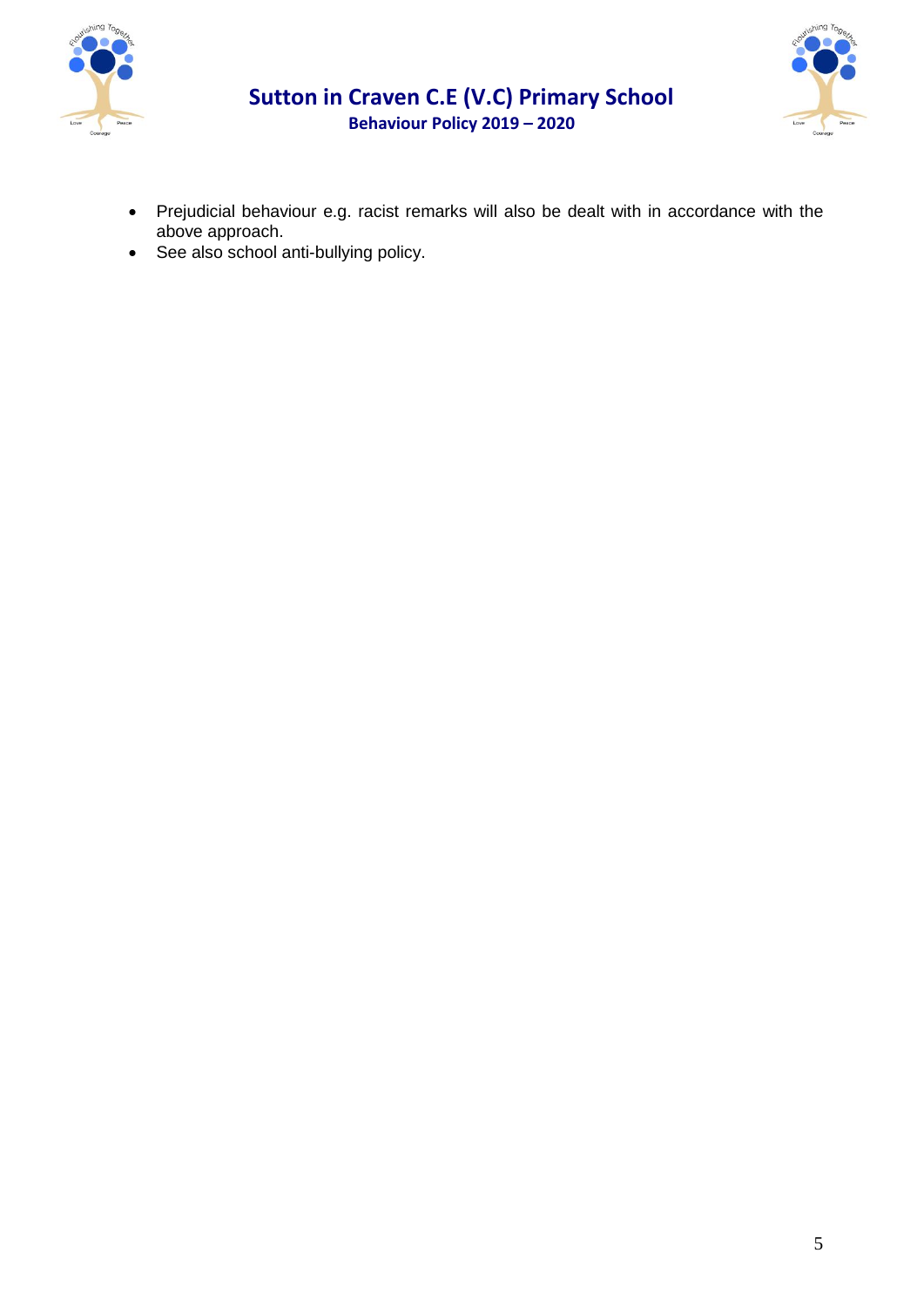



# **Special Educational Needs (Behaviour)**

- Children who are named on the school's SEN register, as having 'social and emotional' needs will receive appropriate support and monitoring. A differentiated approach to meeting children's needs, e.g. a child receiving an additional verbal warning, will be carefully considered for those children whose needs meet professionally set criteria as set out in the Special Education Needs Code of Practice.
- Outside agencies, such as 'Enhanced Mainstream Schools' will be brought in to provide advice on children who are displaying challenging behaviour as a result of their needs. This advice usually takes the form of behaviour management strategies for teachers/teaching assistants/parents and the situation will be reviewed regularly in school.
- The needs and provision for children with an Education Healthcare Plan who display challenging behaviour will be reviewed annually at a formal meeting, which will be attended by representatives from appropriate professional bodies who support the school in its work with that child. Parents also attend these review meetings.

#### **Monitoring**

- All staff will analyse patterns of positive, as well as unacceptable behaviour for classes, year groups, and for specific groups within school e.g. SEN, girls/boys.
- Informal feedback and formal consultation (e.g. questionnaires) will be used with parents, staff and children to support the school's views on the implementation and effectiveness of the policy.
- A regular report will be made to the Governing Body of instances of unacceptable behaviour and will be discussed with Governors to ensure the school policy is being implemented effectively and is having a positive impact on behaviour.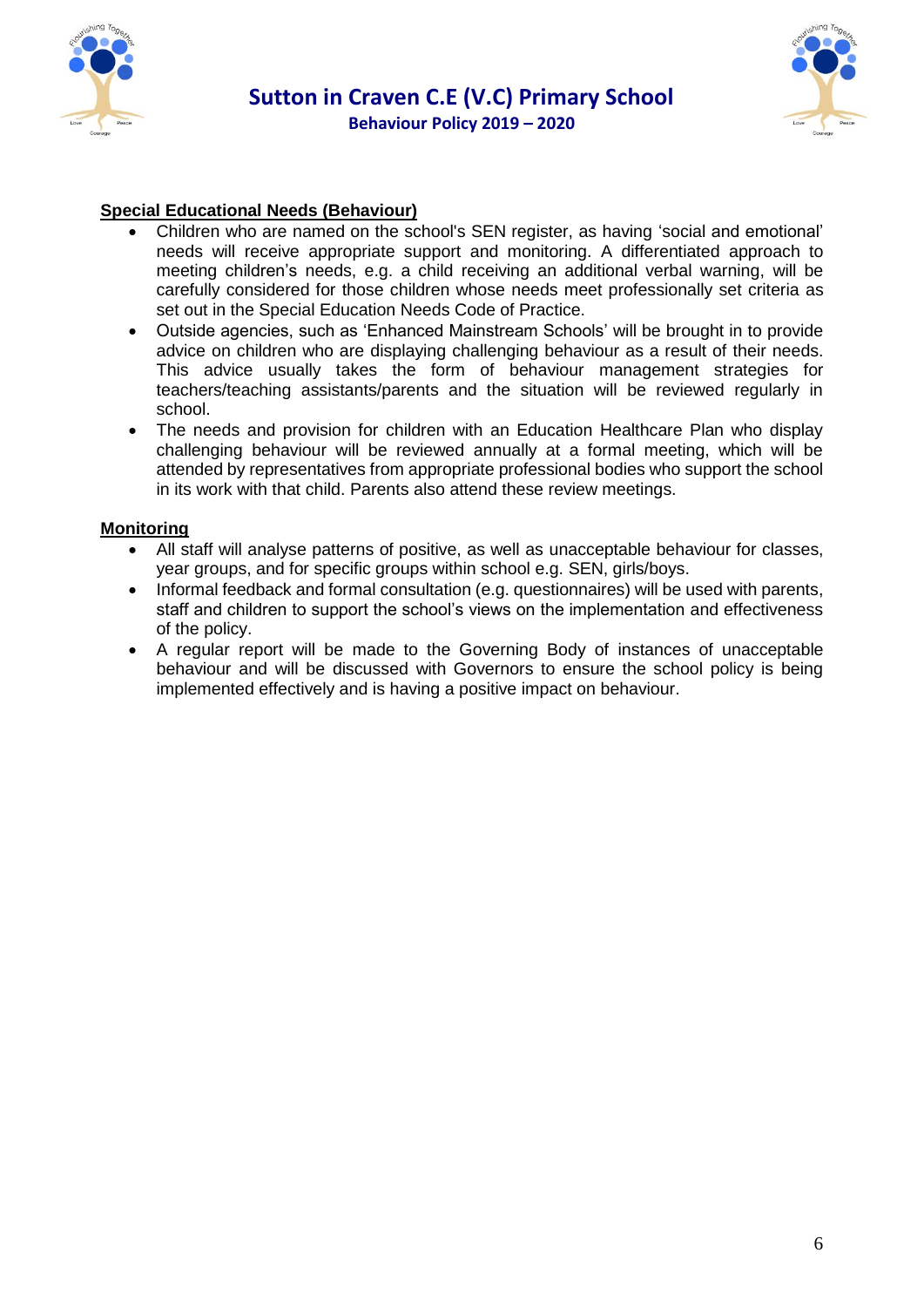

# **Sutton in Craven C.E (V.C) Primary School**

**Behaviour Policy 2019 – 2020** 



# **APPENDIX 1: Traffic Light Behaviour Chart**



Good learning or behaviour: 1 Team point at the end of the day.

Not following a step to success after a warning given.

Persistent unacceptable learning or behaviour Instant red

Instant Red Rule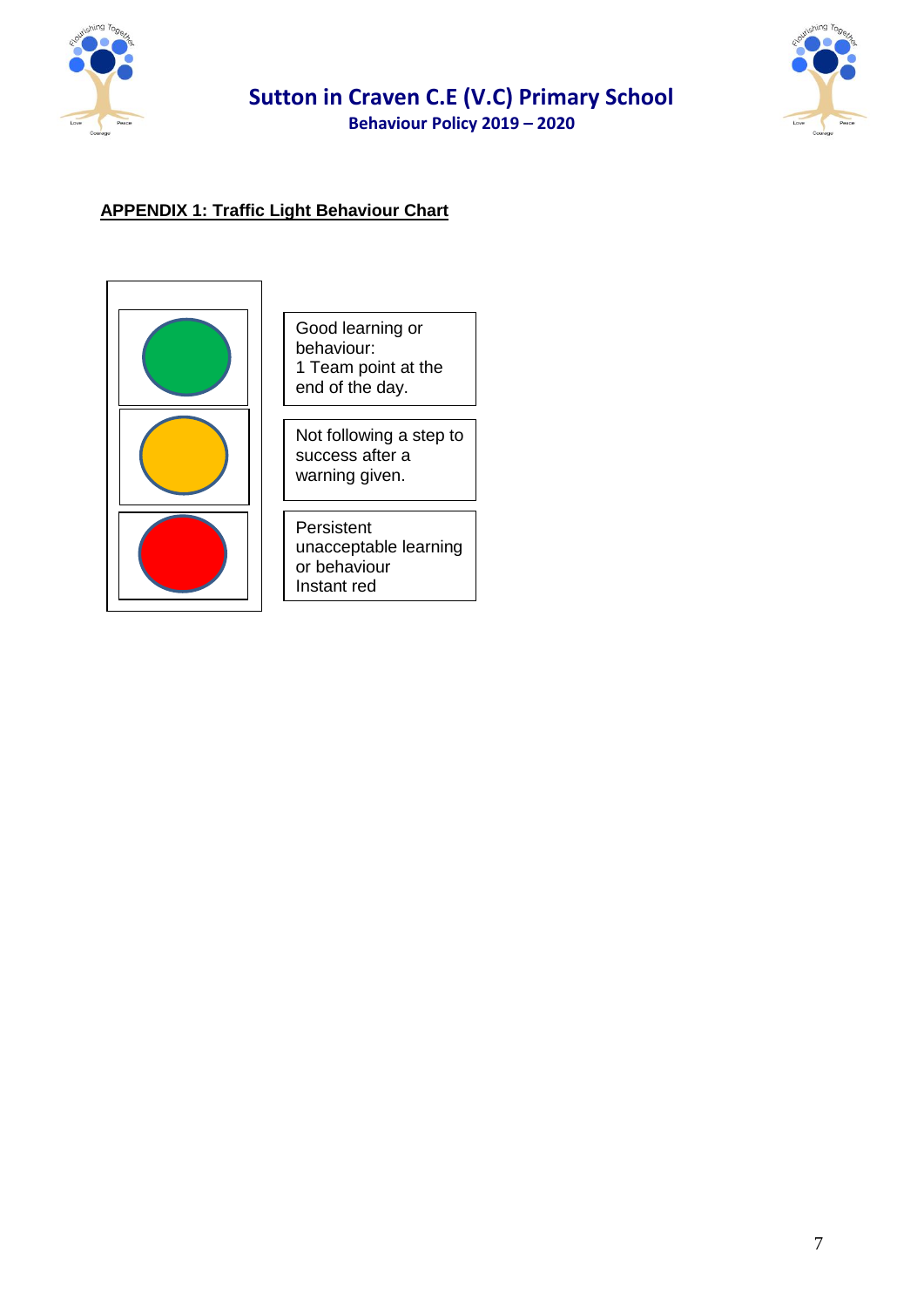



# **APPENDIX 2: Use of Restrictive Physical Intervention**

#### **Only staff who have undertaken restrictive physical intervention (RPI) training in school, by an accredited trainer will carry out RPI**

#### **Background:**

• It is important to acknowledge the importance of good relationships and good teaching/learning which underpin the good social/emotional development of all pupils. Therefore, this policy should be read in conjunction with our policies on: equalities, teaching and learning, special educational needs (SEN) and behaviour and attendance.

#### **Rationale:**

- The vast majority of pupils at Sutton in Craven Church of England Primary School behave very well and make progress in whatever the setting. However, in order to fulfill our duty of care to all pupils, prevent harm and maintain a safe and secure learning environment, as a last resort, we may, on a very small number of occasions, need to physically care for (restrain) a pupil for his /her own safety or the safety of others.
- This policy covers those situations where incidents are foreseeable and school has planned interventions which are agreed and supported by parents /carers; and are monitored through care or individual pupil plans.
- It does not cover emergency situations which cannot reasonably be planned for in advance.

#### **Principles:**

- We may restrain a pupil, if that pupil is at risk of causing significant harm to himself/herself, or to other pupils/adults. Staff should also refer to LA Guidance, September '14, pg. 4 para. 2. There is no legal definition of when it is reasonable to restrain a pupil that will always depend on the precise circumstances of the individual pupil. However, to be lawful, the force used needs to be the minimum necessary and be in proportion to the consequences that it is intended to prevent.
- We must always take account of any SEN and/or learning disability that a pupil may experience. We have two key duties under the Equality Act 2010:
	- a) not to treat a disabled pupil less favourably, for a reason relating to his/her disability, than someone to whom that reason does not apply, without justification, and
	- b) to take reasonable steps to avoid putting disabled pupils at a substantial disadvantage to pupils who are not disabled (reasonable adjustments duty).
- We must never use restraint as a punishment, to physically overpower a pupil who is not putting themselves or others of serious risk of harm or as a threat to manage behaviour. It should only be used to prevent:
	- i) a pupil from committing a criminal offence;
	- ii) causing personal injury (including to the pupil themselves) to, or damage to property;
	- iii.) prejudicing the maintenance of good order and discipline at the school.

Staff to which this power applies is defined in section 95 of the Education and Inspections Act 2006. They are:

al any teacher who works at our school, and

b] any other person whom the head teacher has specifically authorised.

• It is the responsibility of each member of staff to make an assessment of the particular circumstances. Staff will need to know the contents of this policy and decide whether